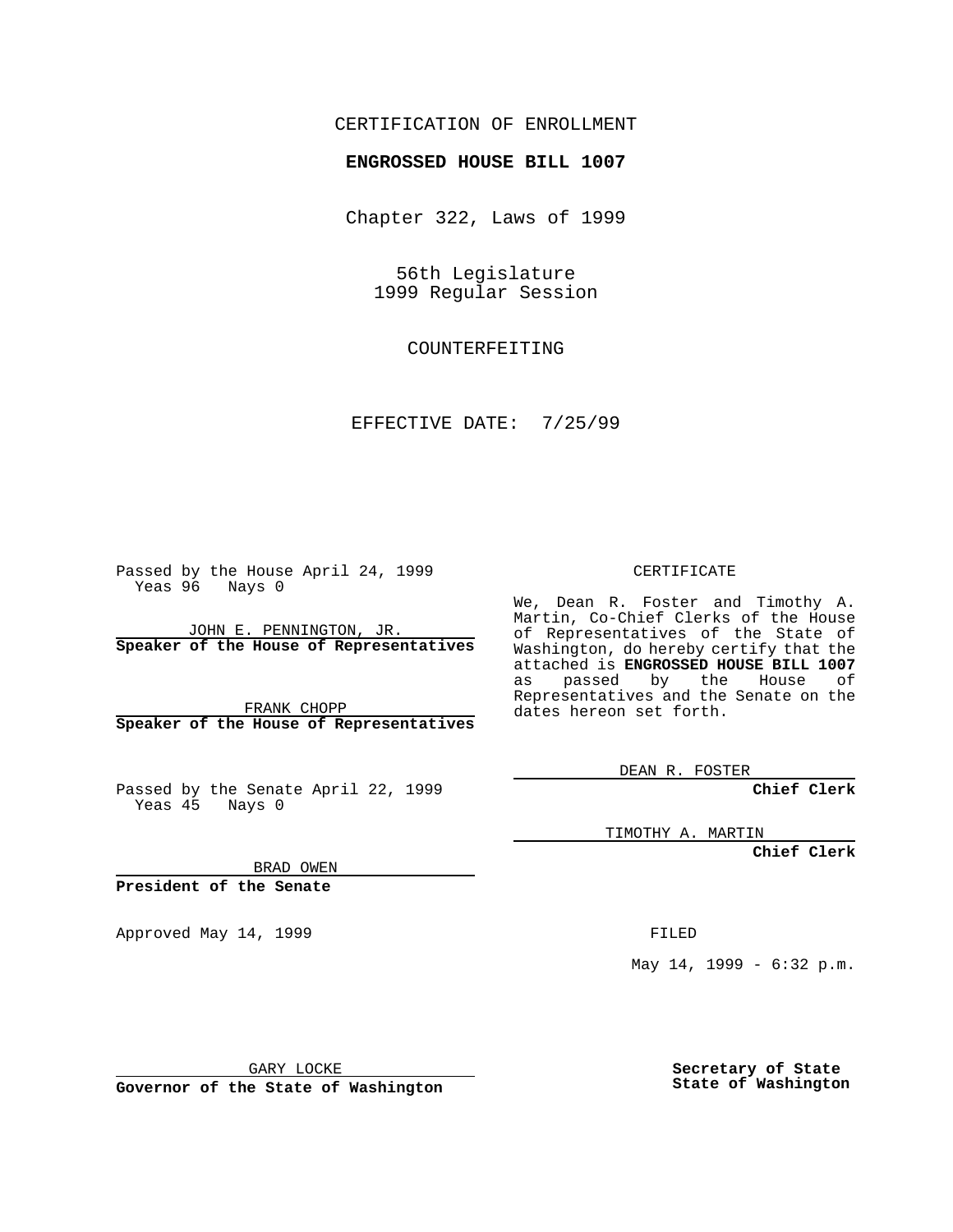## **ENGROSSED HOUSE BILL 1007** \_\_\_\_\_\_\_\_\_\_\_\_\_\_\_\_\_\_\_\_\_\_\_\_\_\_\_\_\_\_\_\_\_\_\_\_\_\_\_\_\_\_\_\_\_\_\_

\_\_\_\_\_\_\_\_\_\_\_\_\_\_\_\_\_\_\_\_\_\_\_\_\_\_\_\_\_\_\_\_\_\_\_\_\_\_\_\_\_\_\_\_\_\_\_

AS AMENDED BY THE SENATE

Passed Legislature - 1999 Regular Session

#### **State of Washington 56th Legislature 1999 Regular Session**

**By** Representatives Ballasiotes, O'Brien, Radcliff, Benson, Quall, Mitchell, Cairnes and Morris

Read first time 01/11/1999. Referred to Committee on Criminal Justice & Corrections.

 AN ACT Relating to counterfeiting; amending RCW 9.16.030 and 9.94A.440; reenacting and amending RCW 9.94A.320; adding new sections to chapter 9.16 RCW; repealing RCW 9.16.040; and prescribing penalties.

BE IT ENACTED BY THE LEGISLATURE OF THE STATE OF WASHINGTON:

 NEW SECTION. **Sec. 1.** A new section is added to chapter 9.16 RCW to read as follows:

 The definitions in this section apply throughout this chapter unless the context clearly requires otherwise.

(1) "Counterfeit mark" means:

 (a) Any unauthorized reproduction or copy of intellectual property; or

 (b) Intellectual property affixed to any item knowingly sold, offered for sale, manufactured, or distributed, or identifying services offered or rendered, without the authority of the owner of the intellectual property.

 (2) "Intellectual property" means any trademark, service mark, trade name, label, term, device, design, or work adopted or used by a person to identify such person's goods or services. Intellectual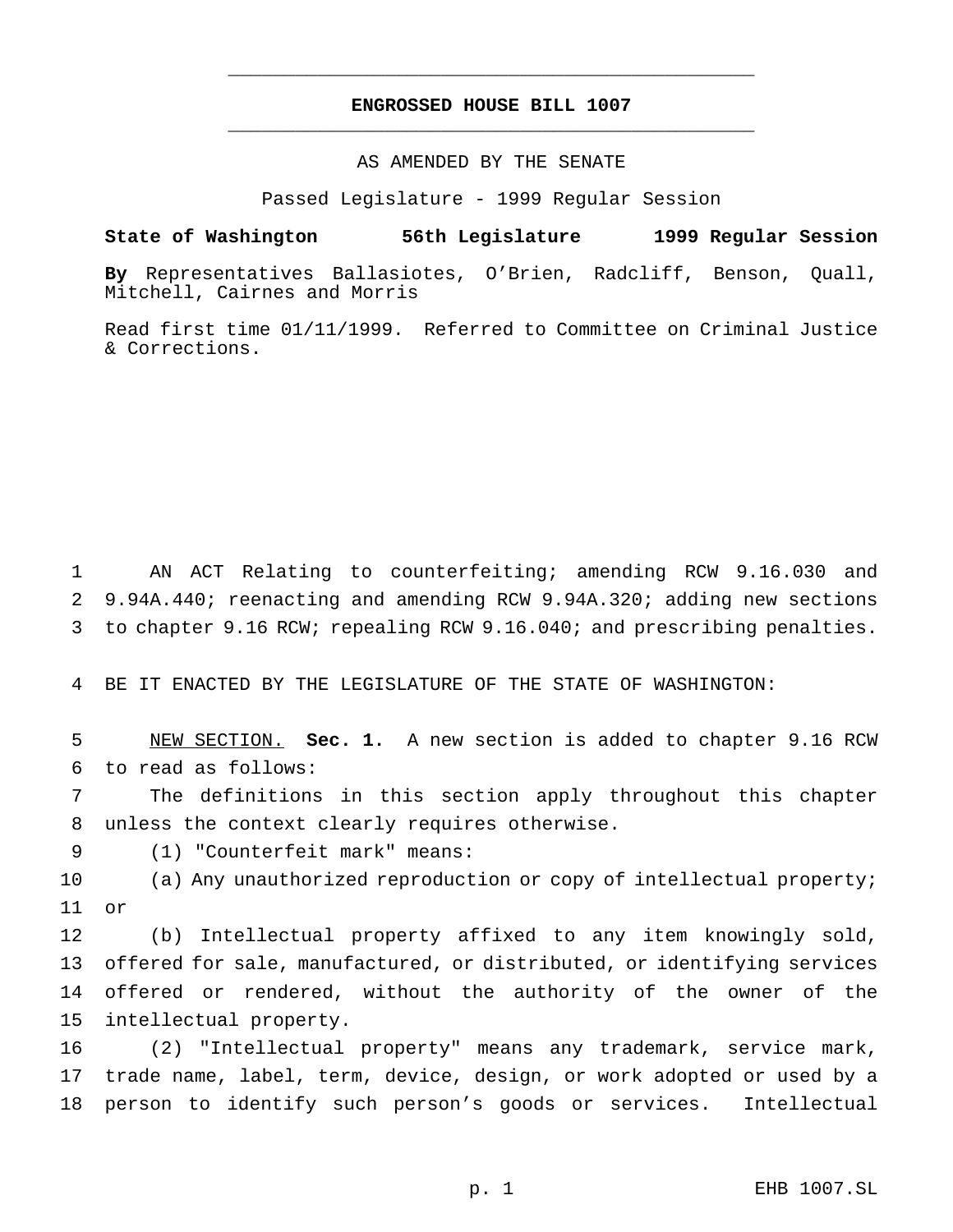property does not have exclusive use rights to trade names registered under chapter 19.80 RCW.

 (3) "Retail value" means the counterfeiter's regular selling price for the item or service bearing or identified by the counterfeit mark. In the case of items bearing a counterfeit mark which are components of a finished product, the retail value shall be the counterfeiter's regular selling price of the finished product on or in which the component would be utilized.

 **Sec. 2.** RCW 9.16.030 and 1909 c 249 s 344 are each amended to read as follows:

11 ((Every person who shall use or display or have in his possession 12 with intent to use or display, the genuine label, trademark, term, design, device, or form of advertisement of any person, corporation, association or union, lawfully filed for record in the office of the 15 secretary of state, or the exclusive right to use which is guaranteed to any person, corporation, association or union, by the laws of the United States, without the written authority of such person, corporation, association or union, or who shall wilfully forge or counterfeit or use or display or have in his possession with intent to use or display any representation, likeness, similitude, copy or imitation of any genuine label, trademark, term, design, device, or 22 form of advertisement, so filed or protected, or any die, plate, stamp 23 or other device for manufacturing the same, shall be guilty of a gross 24 misdemeanor.)) Any person who willfully and knowingly, and for financial gain, manufactures, uses, displays, advertises, distributes, 26 offers for sale, sells or possesses with intent to sell or distribute 27 any item, or offers any services, bearing or identified by a 28 counterfeit mark, is guilty of the crime of counterfeiting.

**Any state or federal certificate of registration of any**  intellectual property is prima facie evidence of the facts stated in 31 the certificate.

 NEW SECTION. **Sec. 3.** A new section is added to chapter 9.16 RCW to read as follows: (1) Counterfeiting is a misdemeanor, except as provided in subsections (2), (3) and (4) of this section. (2) Counterfeiting is a gross misdemeanor if: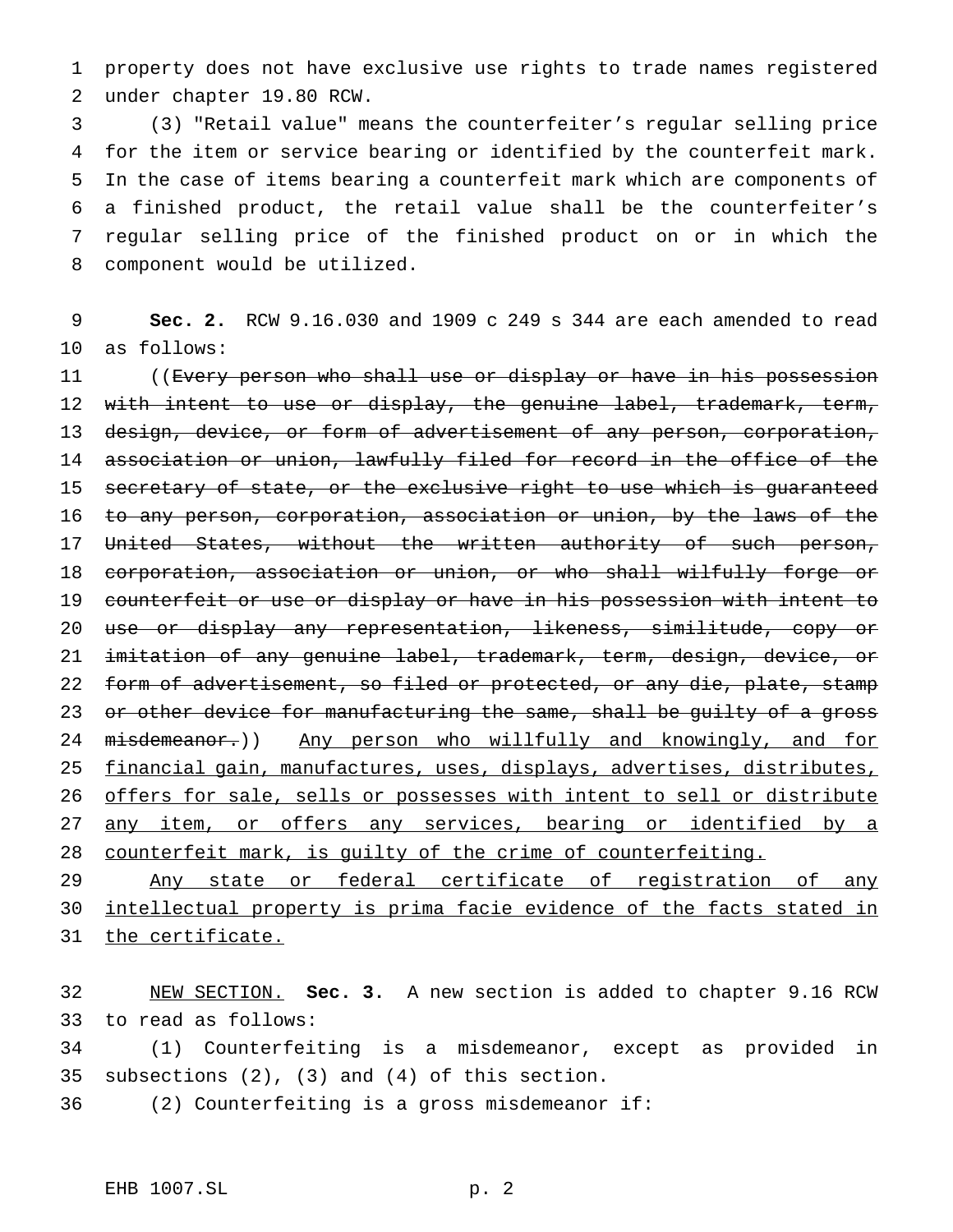(a) The defendant has previously been convicted under RCW 9.16.030; or

 (b) The violation involves more than one hundred but fewer than one thousand items bearing a counterfeit mark or the total retail value of all items bearing a counterfeit mark or the total retail value of all items bearing, or services identified by, a counterfeit mark is more than one thousand dollars but less than ten thousand dollars.

8 (3) Counterfeiting is a class C felony if:

 (a) The defendant has been previously convicted of two or more offenses under RCW 9.16.030;

 (b) The violation involves the manufacture or production of items bearing counterfeit marks; or

 (c) The violation involves one thousand or more items bearing a counterfeit mark or the total retail value of all items bearing, or services identified by, a counterfeit mark is ten thousand dollars or more.

(4) Counterfeiting is a class C felony if:

 (a) The violation involves the manufacture, production, or distribution of items bearing counterfeit marks; and

 (b) The defendant knew or should have known that the counterfeit items, by their intended use, endangered the health or safety of others.

 (5) For purposes of this section, the quantity or retail value of items or services shall include the aggregate quantity or retail value of all items bearing, or services identified by, every counterfeit mark the defendant manufactures, uses, displays, advertises, distributes, possesses, or possesses with intent to sell.

 (6) A person guilty of counterfeiting shall be fined an amount up to three times the retail value of the items bearing, or services identified by, a counterfeit mark, unless extenuating circumstances are shown by the defendant.

 (7) The penalties provided for in this section are cumulative and do not affect any other civil and criminal penalties provided by law.

 NEW SECTION. **Sec. 4.** A new section is added to chapter 9.16 RCW to read as follows:

 (1) Any items bearing a counterfeit mark, and all personal property employed or used in connection with counterfeiting, including but not limited to, any items, objects, tools, machines, equipment,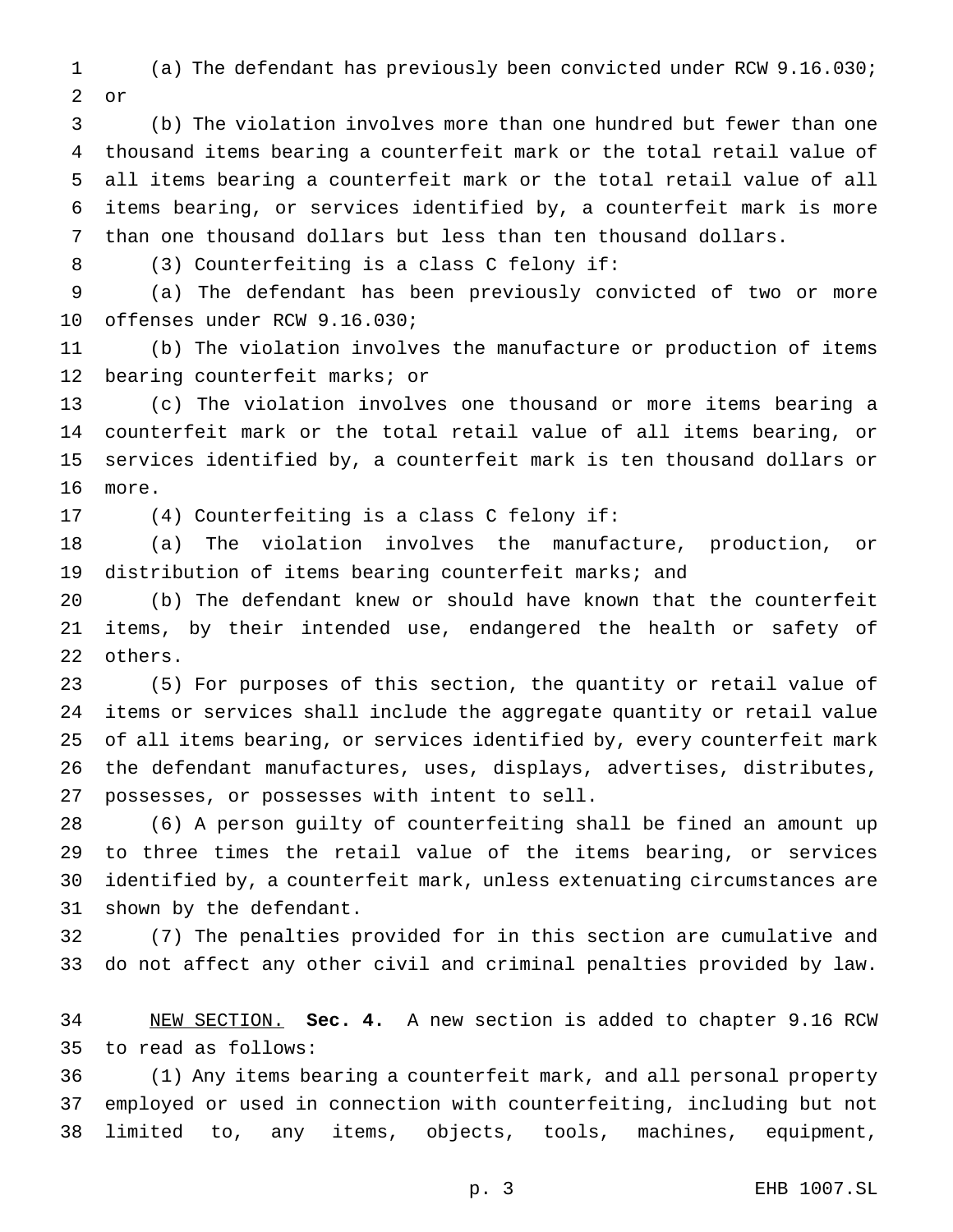instruments, or vehicles of any kind, shall be seized by any law enforcement officer.

 All seized personal property referenced in this subsection shall be forfeited in accordance with RCW 10.105.010.

 (2) Upon request of the intellectual property owner, all seized items bearing a counterfeit mark shall be released to the intellectual property owner for destruction or disposition.

 (3) If the intellectual property owner does not request release of seized items bearing a counterfeit mark, such items shall be destroyed unless the intellectual property owner consents to another disposition.

 **Sec. 5.** RCW 9.94A.320 and 1998 c 290 s 4, 1998 c 219 s 4, 1998 c 82 s 1, and 1998 c 78 s 1 are each reenacted and amended to read as follows:

## 14 TABLE 2

CRIMES INCLUDED WITHIN EACH SERIOUSNESS LEVEL

XV Aggravated Murder 1 (RCW 10.95.020)

XIV Murder 1 (RCW 9A.32.030)

 Homicide by abuse (RCW 9A.32.055) Malicious explosion 1 (RCW 70.74.280(1))

XIII Murder 2 (RCW 9A.32.050)

 Malicious explosion 2 (RCW 70.74.280(2)) Malicious placement of an explosive 1 (RCW

70.74.270(1))

XII Assault 1 (RCW 9A.36.011)

Assault of a Child 1 (RCW 9A.36.120)

Rape 1 (RCW 9A.44.040)

Rape of a Child 1 (RCW 9A.44.073)

 Malicious placement of an imitation device 29 1 (RCW 70.74.272(1)(a))

XI Rape 2 (RCW 9A.44.050)

Rape of a Child 2 (RCW 9A.44.076)

Manslaughter 1 (RCW 9A.32.060)

 X Kidnapping 1 (RCW 9A.40.020) Child Molestation 1 (RCW 9A.44.083)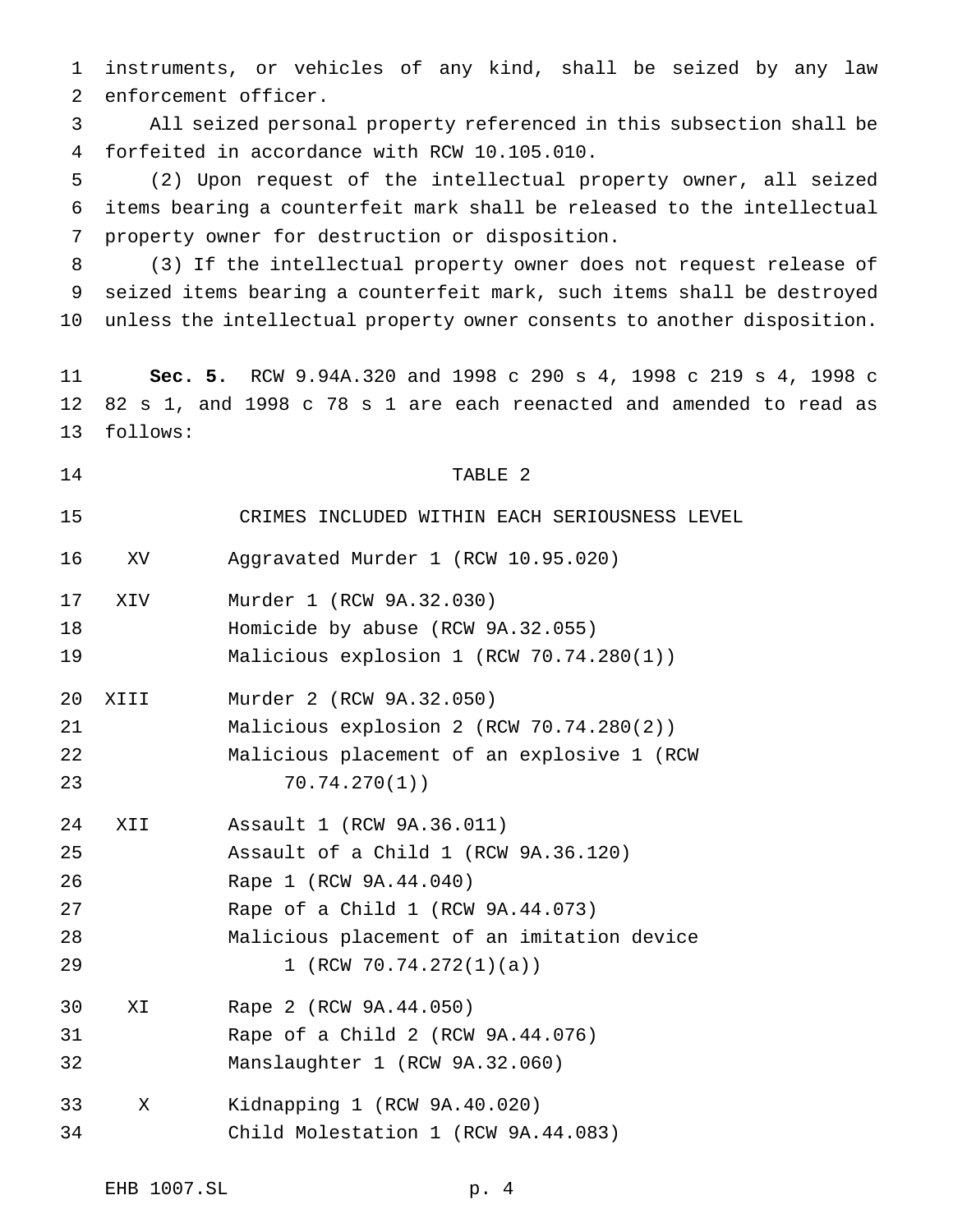|                |      | Malicious explosion 3 (RCW 70.74.280(3))    |
|----------------|------|---------------------------------------------|
| $\overline{2}$ |      | Over 18 and deliver heroin, a narcotic from |
| 3              |      | Schedule I or II, or flunitrazepam          |
| $\overline{4}$ |      | from Schedule IV to someone under 18        |
| 5              |      | (RCW 69.50.406)                             |
| $\epsilon$     |      | Leading Organized Crime (RCW                |
| 7              |      | 9A.82.060(1)(a)                             |
| 8              |      | Indecent Liberties (with forcible           |
| 9              |      | compulsion) (RCW 9A.44.100(1)(a))           |
| 10             |      | Manufacture of methamphetamine (RCW         |
| 11             |      | 69.50.401(a)(1)(ii)                         |
| 12             | IΧ   | Assault of a Child 2 (RCW 9A.36.130)        |
| 13             |      | Robbery 1 (RCW 9A.56.200)                   |
| 14             |      | Explosive devices prohibited (RCW           |
| 15             |      | 70.74.180)                                  |
| 16             |      | Malicious placement of an explosive 2 (RCW  |
| 17             |      | 70.74.270(2)                                |
| 18             |      | Over 18 and deliver narcotic from Schedule  |
| 19             |      | III, IV, or V or a nonnarcotic, except      |
| 20             |      | flunitrazepam, from Schedule I-V to         |
| 21             |      | someone under 18 and 3 years junior         |
| 22             |      | (RCW 69.50.406)                             |
| 23             |      | Controlled Substance Homicide<br>(RCW       |
| 24             |      | 69.50.415)                                  |
|                |      |                                             |
| 25             |      | Sexual Exploitation (RCW 9.68A.040)         |
| 26             |      | Inciting Criminal Profiteering (RCW         |
| 27             |      | 9A.82.060(1)(b)                             |
| 28             |      | Vehicular Homicide, by being under the      |
| 29             |      | influence of intoxicating liquor or         |
| 30             |      | any drug (RCW 46.61.520)                    |
| 31             |      | Homicide by Watercraft, by being under the  |
| 32             |      | influence of intoxicating liquor or         |
| 33             |      | any drug (RCW 88.12.029)                    |
| 34             | VIII | Arson 1 (RCW 9A.48.020)                     |
|                |      | Promoting Prostitution 1 (RCW 9A.88.070)    |
| 35<br>36       |      | Selling for profit (controlled<br>or        |
| 37<br>38       |      | counterfeit) any controlled substance       |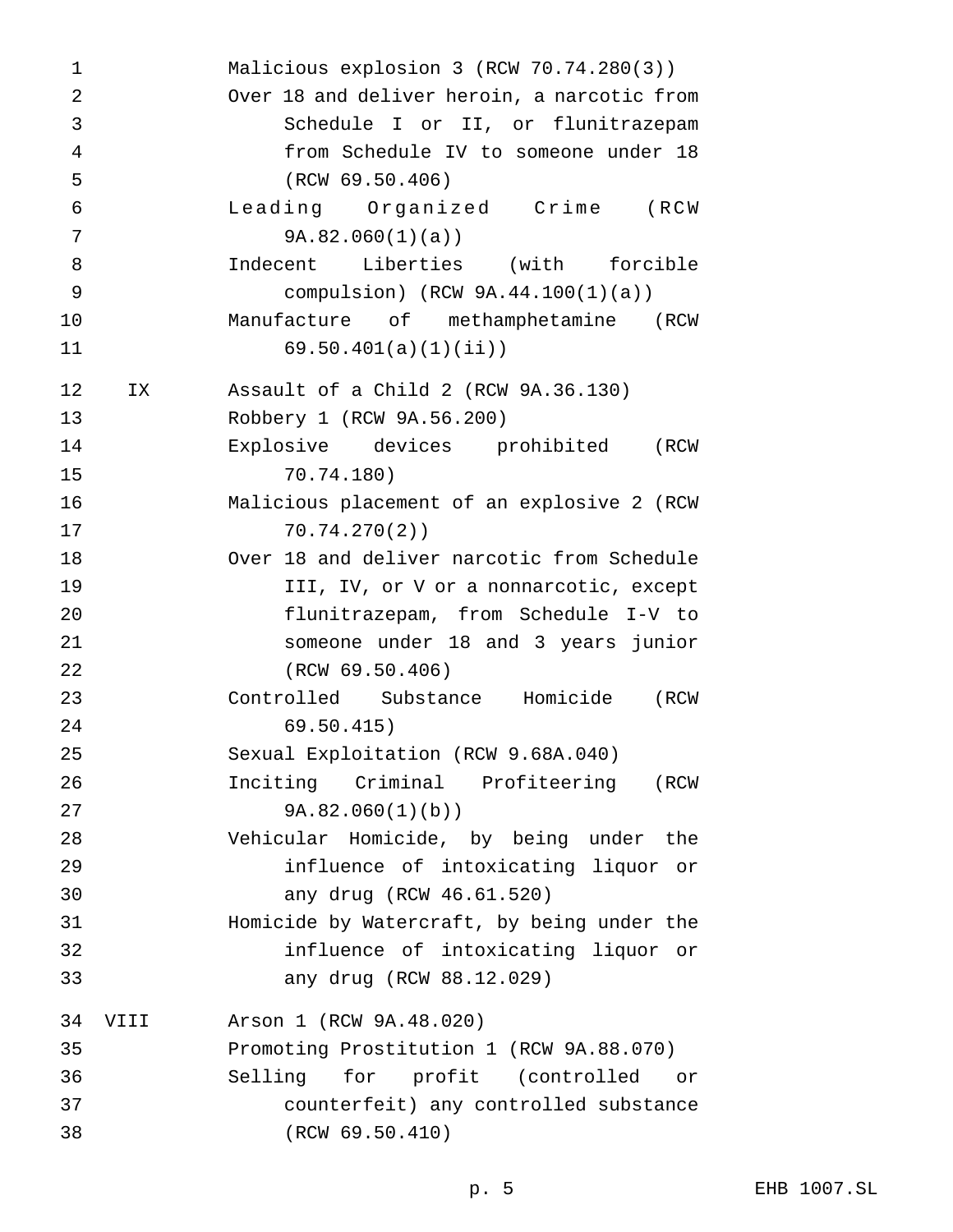| 1              |     | Manufacture, deliver, or possess with       |
|----------------|-----|---------------------------------------------|
| 2              |     | intent to deliver heroin or cocaine         |
| 3              |     | (RCW 69.50.401(a)(1)(i))                    |
| $\overline{4}$ |     | Deliver or possess with intent to deliver   |
| 5              |     | methamphetamine (RCW                        |
| 6              |     | 69.50.401(a)(1)(ii)                         |
| 7              |     | Manufacture, deliver, or possess<br>with    |
| 8              |     | intent to deliver amphetamine<br>(RCW       |
| 9              |     | 69.50.401(a)(1)(ii)                         |
| 10             |     | Possession of ephedrine or pseudoephedrine  |
| 11             |     | with intent to manufacture                  |
| 12             |     | methamphetamine (RCW 69.50.440)             |
| 13             |     | Vehicular Homicide, by the operation of any |
| 14             |     | vehicle in a reckless manner<br>(RCW        |
| 15             |     | 46.61.520)                                  |
| 16             |     | Homicide by Watercraft, by the operation of |
| 17             |     | any vessel in a reckless manner (RCW        |
| 18             |     | 88.12.029)                                  |
| 19             |     | Manslaughter 2 (RCW 9A.32.070)              |
|                |     |                                             |
| 20             | VII | Burglary 1 (RCW 9A.52.020)                  |
| 21             |     | Vehicular Homicide, by disregard for the    |
| 22             |     | safety of others (RCW 46.61.520)            |
| 23             |     | Homicide by Watercraft, by disregard for    |
| 24             |     | the safety of others (RCW 88.12.029)        |
| 25             |     | Introducing Contraband 1 (RCW 9A.76.140)    |
| 26             |     | Indecent Liberties (without forcible        |
| 27             |     | compulsion) (RCW 9A.44.100(1) (b) and       |
| 28             |     | $(c)$ )                                     |
| 29             |     | Child Molestation 2 (RCW 9A.44.086)         |
| 30             |     | Dealing in depictions of minor engaged in   |
| 31             |     | sexually explicit conduct<br>(RCW           |
| 32             |     | 9.68A.050)                                  |
| 33             |     | Sending, bringing into state depictions of  |
| 34             |     | minor engaged in sexually explicit          |
| 35             |     | conduct (RCW 9.68A.060)                     |
| 36             |     | Involving a minor in drug dealing (RCW      |
| 37             |     | 69.50.401(f)                                |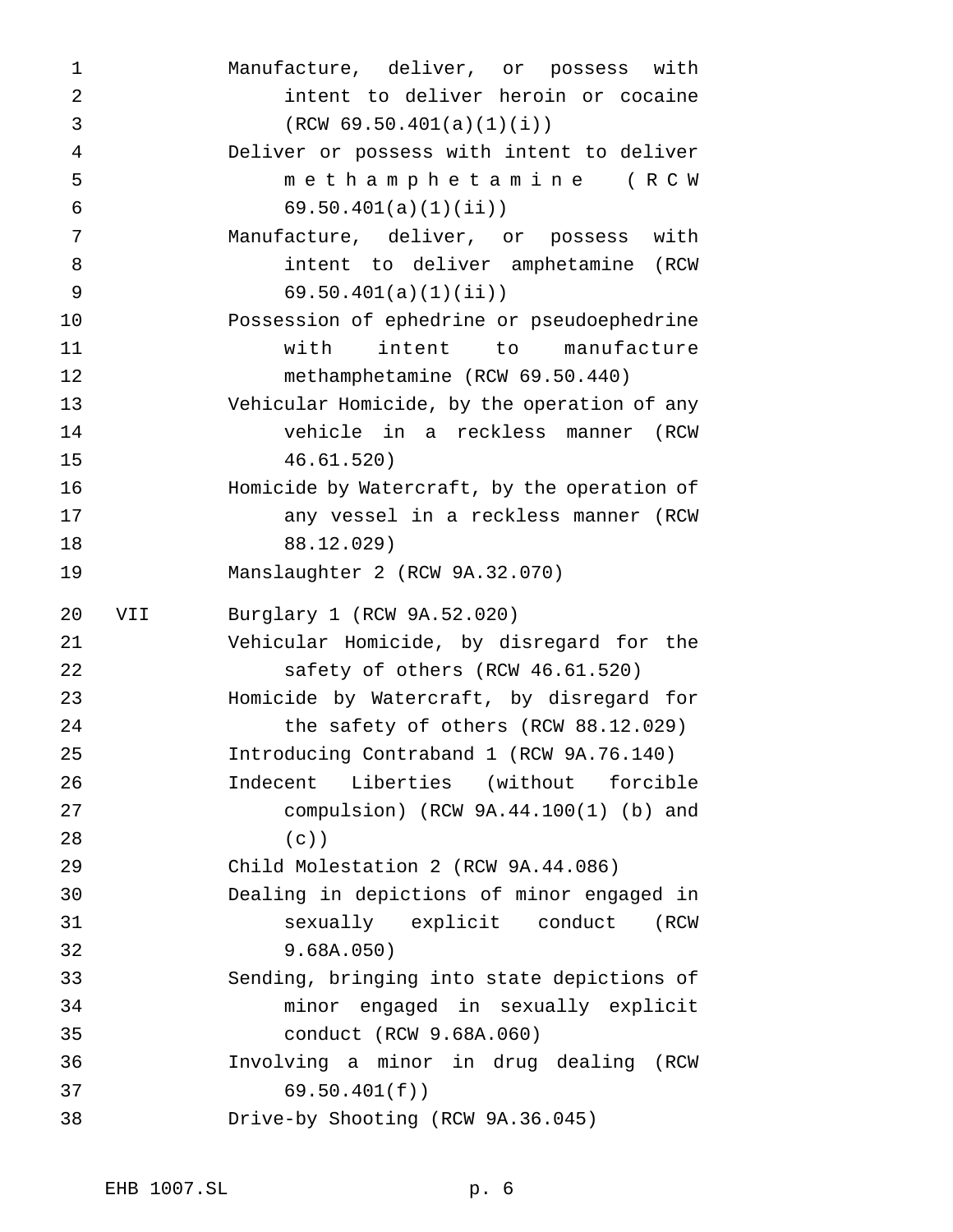Unlawful Possession of a Firearm in the first degree (RCW 9.41.040(1)(a)) Malicious placement of an explosive 3 (RCW 70.74.270(3)) VI Bribery (RCW 9A.68.010) Rape of a Child 3 (RCW 9A.44.079) Intimidating a Juror/Witness (RCW 9A.72.110, 9A.72.130) Malicious placement of an imitation device 10 2 (RCW 70.74.272(1)(b)) 11 Incest 1 (RCW 9A.64.020(1)) Manufacture, deliver, or possess with intent to deliver narcotics from Schedule I or II (except heroin or cocaine) or flunitrazepam from Schedule IV (RCW 69.50.401(a)(1)(i)) Intimidating a Judge (RCW 9A.72.160) Bail Jumping with Murder 1 (RCW 9A.76.170(2)(a)) Theft of a Firearm (RCW 9A.56.300) V Persistent prison misbehavior (RCW 9.94.070) Criminal Mistreatment 1 (RCW 9A.42.020) Abandonment of dependent person 1 (RCW 9A.42.060) Rape 3 (RCW 9A.44.060) Sexual Misconduct with a Minor 1 (RCW 9A.44.093) Child Molestation 3 (RCW 9A.44.089) Kidnapping 2 (RCW 9A.40.030) Extortion 1 (RCW 9A.56.120) Incest 2 (RCW 9A.64.020(2)) Perjury 1 (RCW 9A.72.020) Extortionate Extension of Credit (RCW 9A.82.020) Advancing money or property for extortionate extension of credit (RCW 9A.82.030)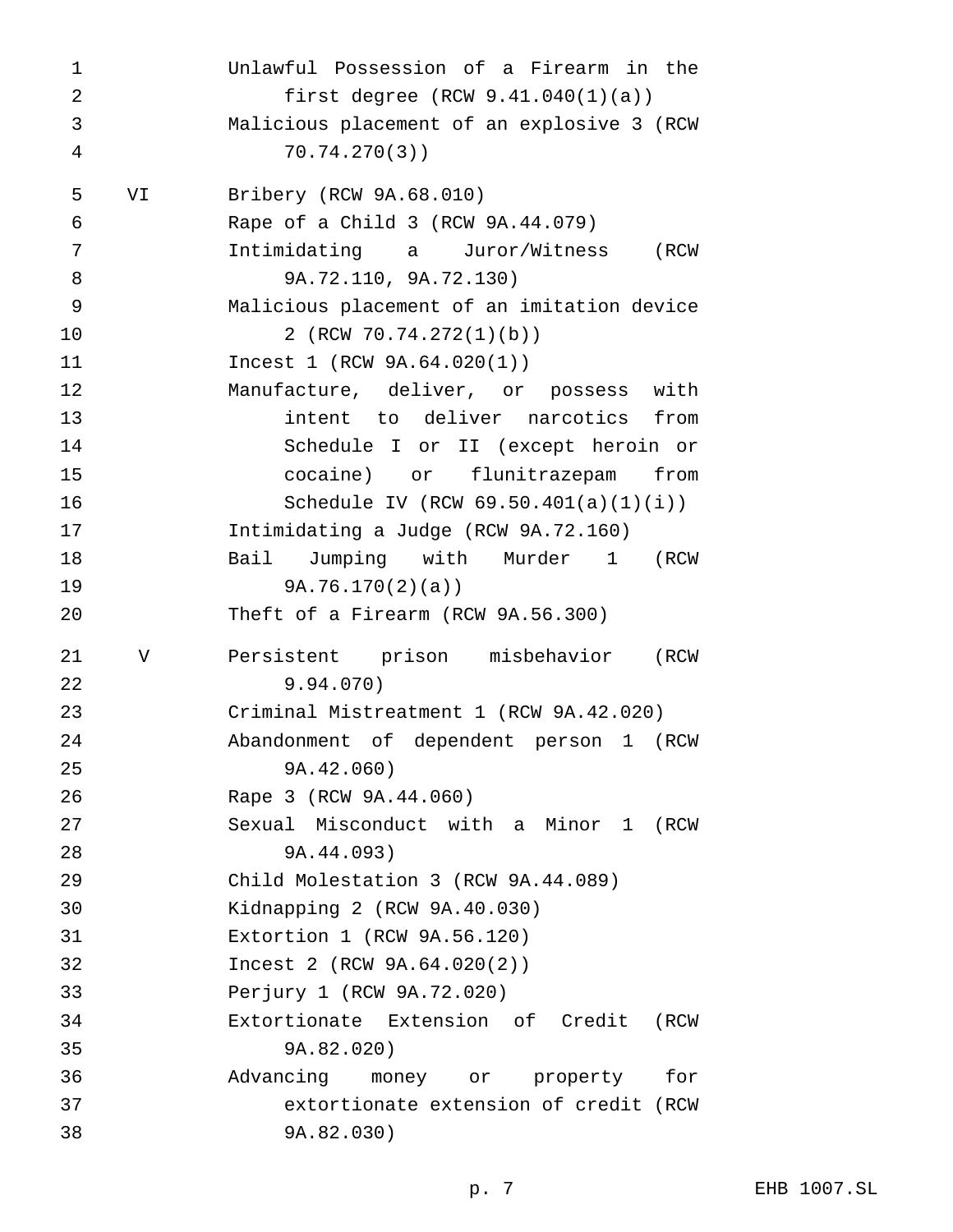| 1              |    | Extortionate Means to Collect Extensions of |
|----------------|----|---------------------------------------------|
| $\overline{2}$ |    | Credit (RCW 9A.82.040)                      |
| 3              |    | Rendering Criminal Assistance 1<br>(RCW     |
| $\overline{4}$ |    | 9A.76.070)                                  |
| 5              |    | Bail Jumping with class A Felony (RCW       |
| 6              |    | 9A.76.170(2)(b)                             |
| 7              |    | Sexually Violating Human Remains<br>(RCW    |
| 8              |    | 9A.44.105)                                  |
| 9              |    | Delivery of imitation controlled substance  |
| 10             |    | by person eighteen or over to person        |
| 11             |    | under eighteen (RCW 69.52.030(2))           |
| 12             |    | Possession of a Stolen Firearm (RCW         |
| 13             |    | 9A.56.310)                                  |
| 14             | IV | Residential Burglary (RCW 9A.52.025)        |
| 15             |    | Theft of Livestock 1 (RCW 9A.56.080)        |
| 16             |    | Robbery 2 (RCW 9A.56.210)                   |
| $17$           |    | Assault 2 (RCW 9A.36.021)                   |
| 18             |    | Escape 1 (RCW 9A.76.110)                    |
| 19             |    | Arson 2 (RCW 9A.48.030)                     |
| 20             |    | Commercial Bribery (RCW 9A.68.060)          |
| 21             |    | Bribing a Witness/Bribe Received by Witness |
| 22             |    | (RCW 9A.72.090, 9A.72.100)                  |
| 23             |    | Malicious Harassment (RCW 9A.36.080)        |
| 24             |    | Threats to Bomb (RCW 9.61.160)              |
| 25             |    | Willful Failure to Return from Furlough     |
| 26             |    | (RCW 72.66.060)                             |
| 27             |    | and Run--Injury Accident<br>Hit<br>(RCW     |
| 28             |    | 46.52.020(4)                                |
| 29             |    | Hit and Run with Vessel--Injury Accident    |
| 30             |    | (RCW 88.12.155(3))                          |
| 31             |    | Vehicular Assault (RCW 46.61.522)           |
| 32             |    | Assault by Watercraft (RCW 88.12.032)       |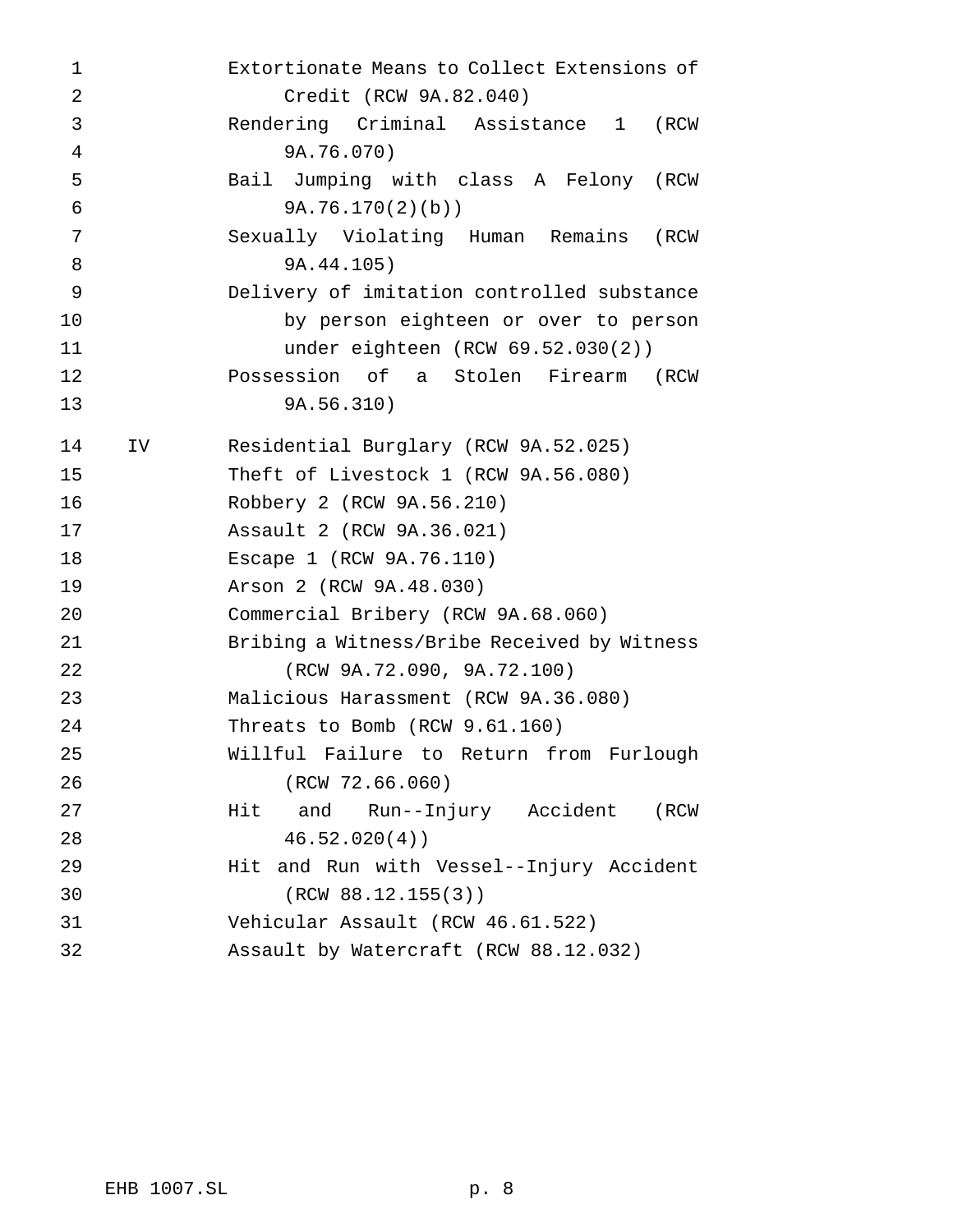Manufacture, deliver, or possess with intent to deliver narcotics from Schedule III, IV, or V or nonnarcotics from Schedule I-V (except marijuana, amphetamine, methamphetamines, or flunitrazepam) (RCW 69.50.401(a)(1) (iii) through (v)) Influencing Outcome of Sporting Event (RCW 9A.82.070) Use of Proceeds of Criminal Profiteering (RCW 9A.82.080 (1) and (2)) Knowingly Trafficking in Stolen Property (RCW 9A.82.050(2)) Counterfeiting (section 3(4) of this act) III Criminal Gang Intimidation (RCW 9A.46.120) Criminal Mistreatment 2 (RCW 9A.42.030) Abandonment of dependent person 2 (RCW 9A.42.070) Extortion 2 (RCW 9A.56.130) Unlawful Imprisonment (RCW 9A.40.040) Assault 3 (RCW 9A.36.031) Assault of a Child 3 (RCW 9A.36.140) Custodial Assault (RCW 9A.36.100) Unlawful possession of firearm in the second degree (RCW 9.41.040(1)(b)) Harassment (RCW 9A.46.020) Promoting Prostitution 2 (RCW 9A.88.080) Willful Failure to Return from Work Release (RCW 72.65.070) Burglary 2 (RCW 9A.52.030) Introducing Contraband 2 (RCW 9A.76.150) Communication with a Minor for Immoral Purposes (RCW 9.68A.090) Patronizing a Juvenile Prostitute (RCW 9.68A.100) Escape 2 (RCW 9A.76.120) Perjury 2 (RCW 9A.72.030) Bail Jumping with class B or C Felony (RCW 9A.76.170(2)(c))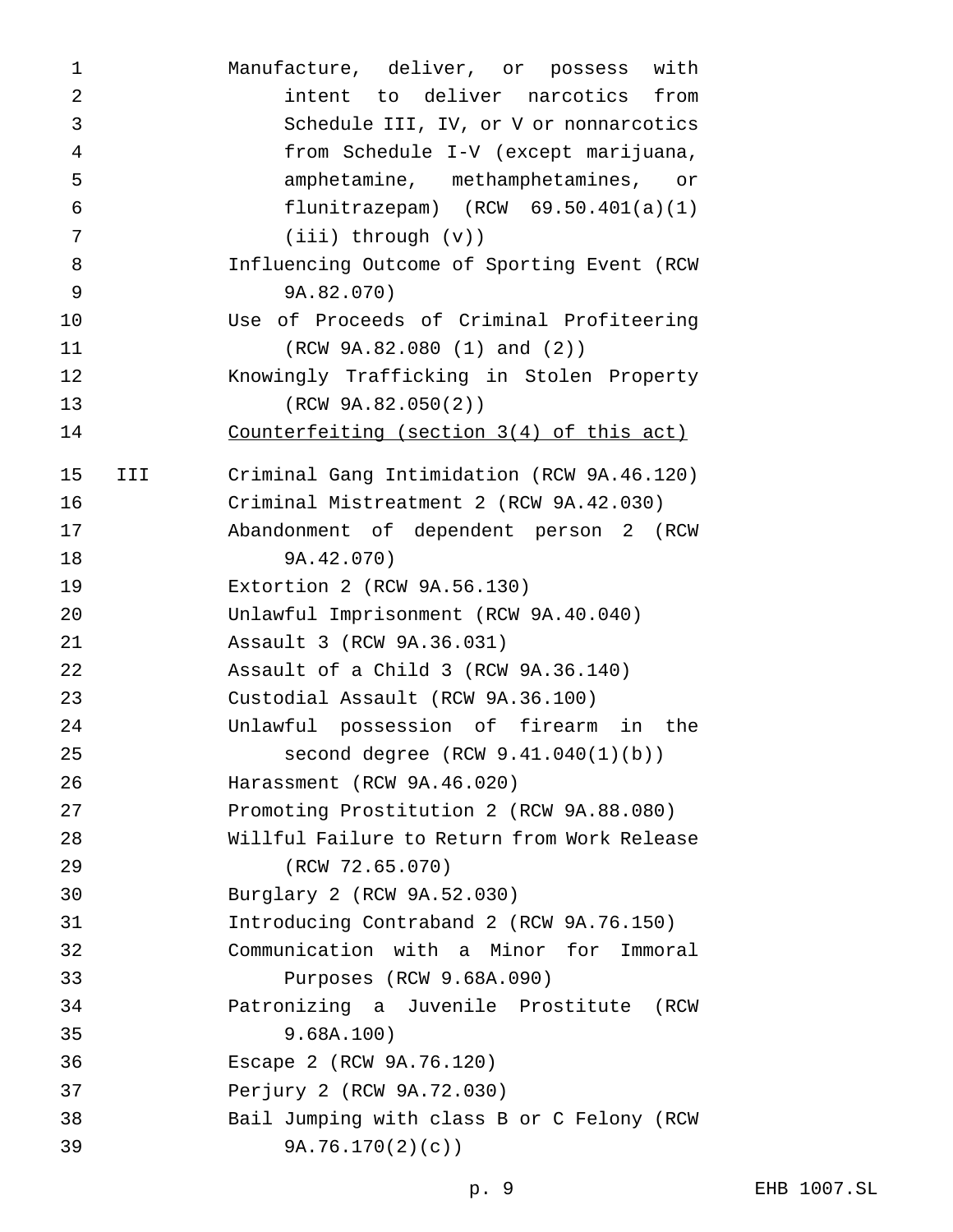Intimidating a Public Servant (RCW 9A.76.180) Tampering with a Witness (RCW 9A.72.120) Manufacture, deliver, or possess with intent to deliver marijuana (RCW 69.50.401(a)(1)(iii)) Delivery of a material in lieu of a controlled substance (RCW 69.50.401(c)) Manufacture, distribute, or possess with intent to distribute an imitation controlled substance (RCW 69.52.030(1)) Recklessly Trafficking in Stolen Property (RCW 9A.82.050(1)) Theft of livestock 2 (RCW 9A.56.080) Securities Act violation (RCW 21.20.400) II Unlawful Practice of Law (RCW 2.48.180) Malicious Mischief 1 (RCW 9A.48.070) Possession of Stolen Property 1 (RCW 9A.56.150) Theft 1 (RCW 9A.56.030) Class B Felony Theft of Rental, Leased, or Lease-purchased Property (RCW 9A.56.096(4)) Trafficking in Insurance Claims (RCW 48.30A.015) Unlicensed Practice of a Profession or Business (RCW 18.130.190(7)) Health Care False Claims (RCW 48.80.030) Possession of controlled substance that is either heroin or narcotics from Schedule I or II or flunitrazepam from Schedule IV (RCW 69.50.401(d)) Possession of phencyclidine (PCP) (RCW 69.50.401(d)) Create, deliver, or possess a counterfeit controlled substance (RCW 69.50.401(b))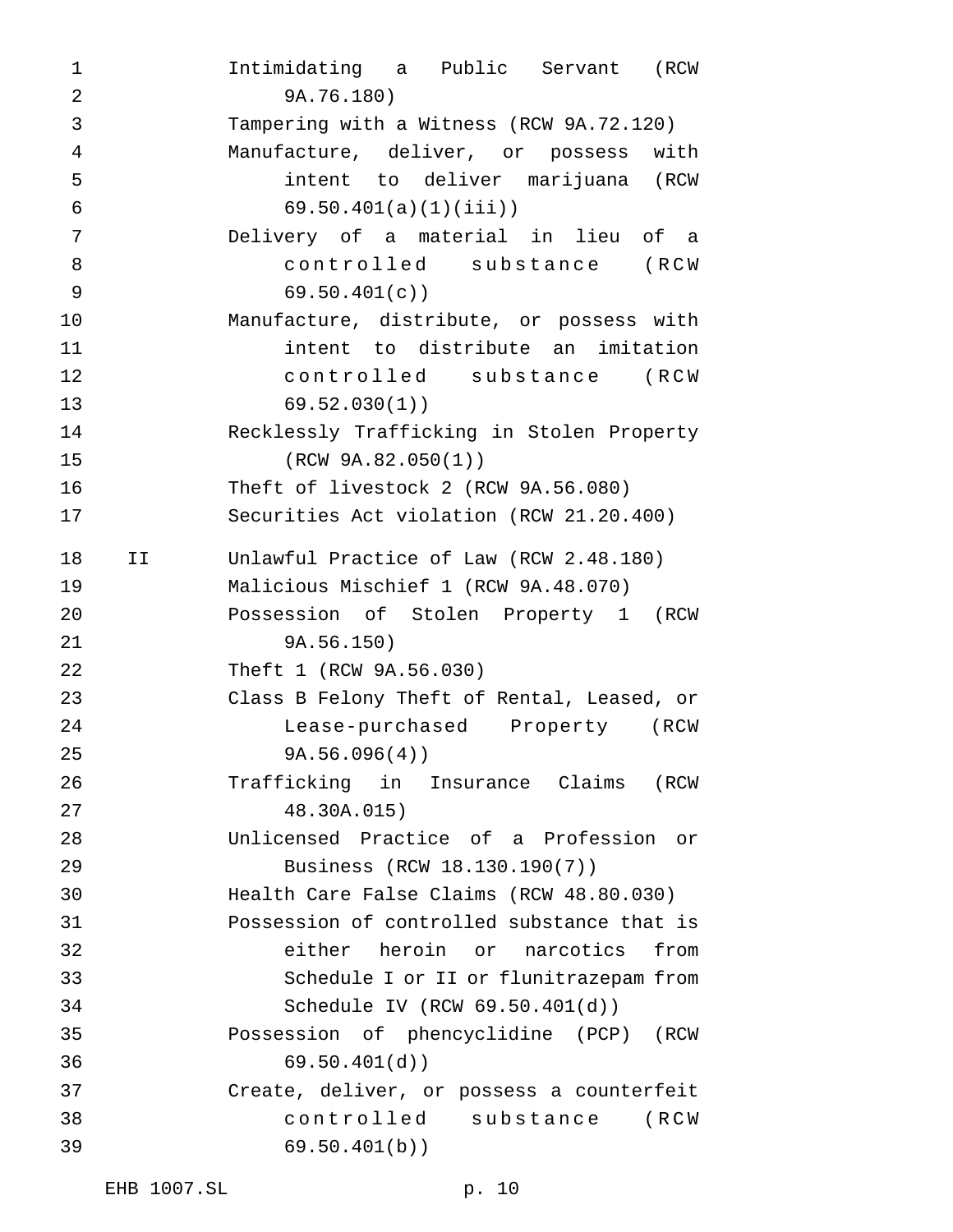Computer Trespass 1 (RCW 9A.52.110) Escape from Community Custody (RCW 72.09.310) Counterfeiting (section 3(3) of this act) I Theft 2 (RCW 9A.56.040) Class C Felony Theft of Rental, Leased, or Lease-purchased Property (RCW 9A.56.096(4)) Possession of Stolen Property 2 (RCW 9A.56.160) Forgery (RCW 9A.60.020) Taking Motor Vehicle Without Permission (RCW 9A.56.070) Vehicle Prowl 1 (RCW 9A.52.095) Attempting to Elude a Pursuing Police Vehicle (RCW 46.61.024) Malicious Mischief 2 (RCW 9A.48.080) Reckless Burning 1 (RCW 9A.48.040) Unlawful Issuance of Checks or Drafts (RCW 9A.56.060) Unlawful Use of Food Stamps (RCW 9.91.140 (2) and (3)) False Verification for Welfare (RCW 74.08.055) Forged Prescription (RCW 69.41.020) Forged Prescription for a Controlled Substance (RCW 69.50.403) Possess Controlled Substance that is a Narcotic from Schedule III, IV, or V or Non-narcotic from Schedule I-V (except phencyclidine or flunitrazepam) (RCW 69.50.401(d))

 **Sec. 6.** RCW 9.94A.440 and 1996 c 93 s 2 are each amended to read as follows:

(1) Decision not to prosecute.

 STANDARD: A prosecuting attorney may decline to prosecute, even though technically sufficient evidence to prosecute exists, in situations where prosecution would serve no public purpose, would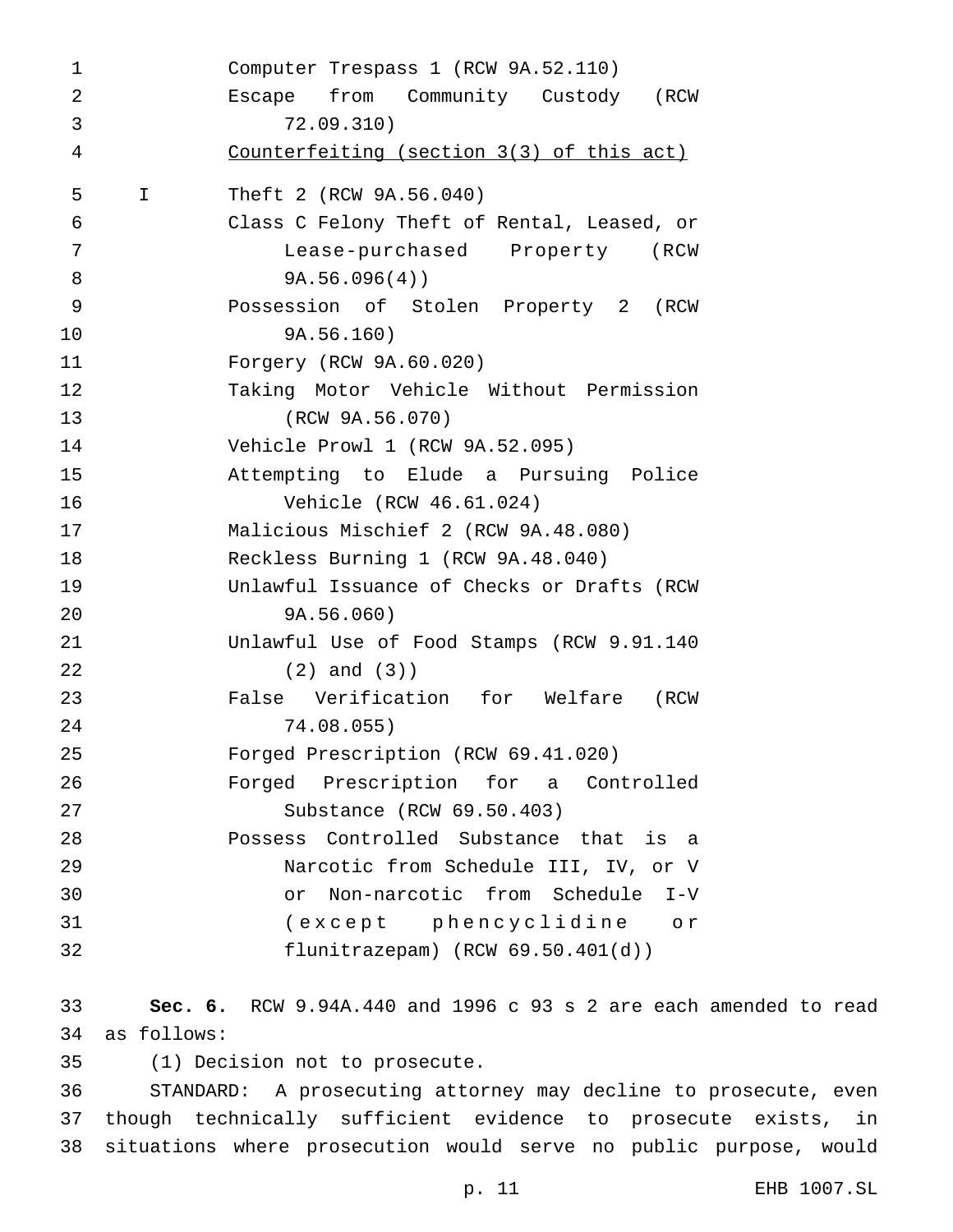defeat the underlying purpose of the law in question or would result in decreased respect for the law.

GUIDELINE/COMMENTARY:

Examples

 The following are examples of reasons not to prosecute which could satisfy the standard.

 (a) Contrary to Legislative Intent - It may be proper to decline to charge where the application of criminal sanctions would be clearly contrary to the intent of the legislature in enacting the particular statute.

 (b) Antiquated Statute - It may be proper to decline to charge where the statute in question is antiquated in that:

(i) It has not been enforced for many years; and

 (ii) Most members of society act as if it were no longer in existence; and

 (iii) It serves no deterrent or protective purpose in today's society; and

 (iv) The statute has not been recently reconsidered by the legislature.

 This reason is not to be construed as the basis for declining cases because the law in question is unpopular or because it is difficult to enforce.

 (c) De Minimus Violation - It may be proper to decline to charge where the violation of law is only technical or insubstantial and where no public interest or deterrent purpose would be served by prosecution.

 (d) Confinement on Other Charges - It may be proper to decline to charge because the accused has been sentenced on another charge to a 28 lengthy period of confinement; and

 (i) Conviction of the new offense would not merit any additional direct or collateral punishment;

 (ii) The new offense is either a misdemeanor or a felony which is not particularly aggravated; and

 (iii) Conviction of the new offense would not serve any significant deterrent purpose.

 (e) Pending Conviction on Another Charge - It may be proper to decline to charge because the accused is facing a pending prosecution 37 in the same or another county; and

 (i) Conviction of the new offense would not merit any additional direct or collateral punishment;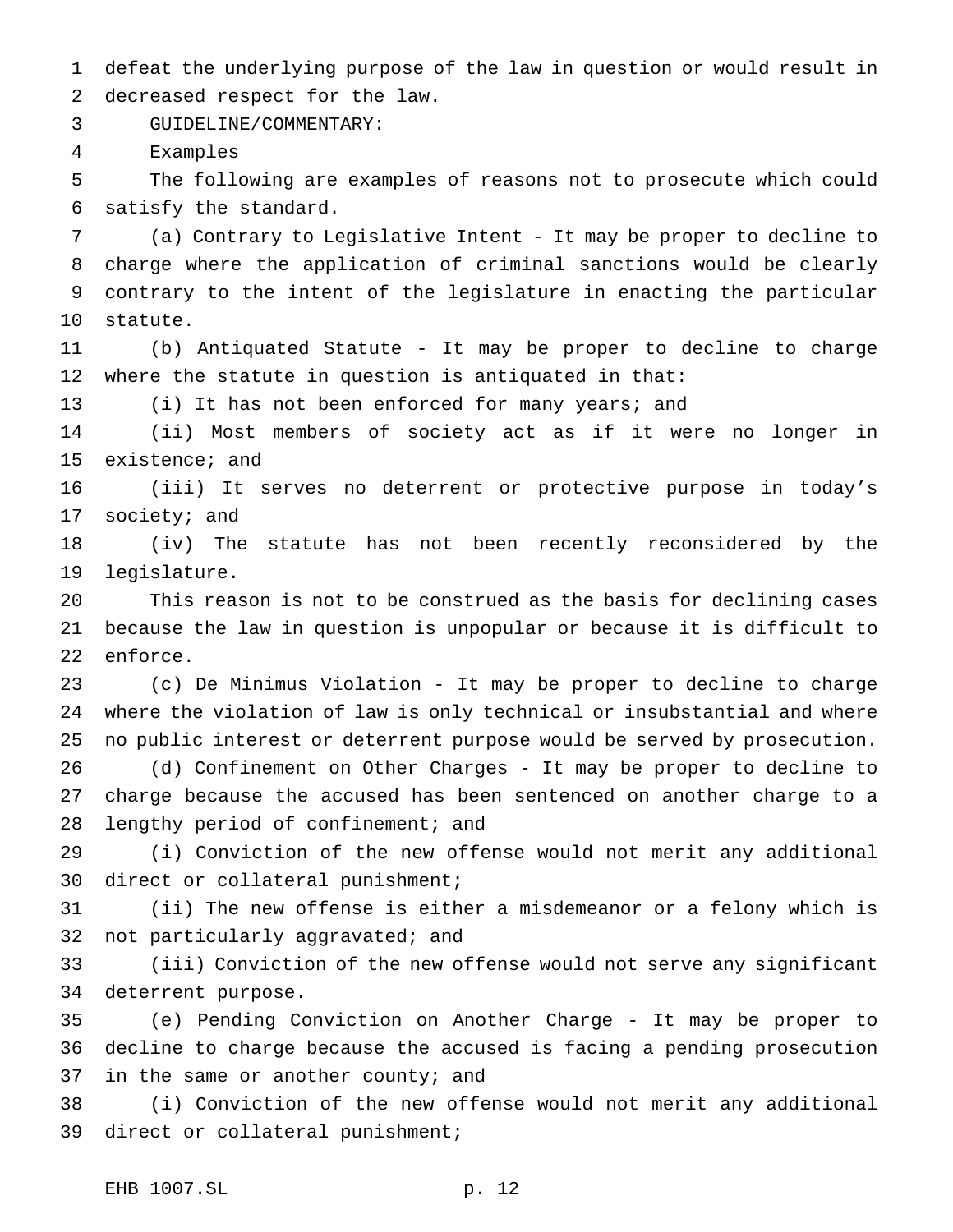(ii) Conviction in the pending prosecution is imminent;

 (iii) The new offense is either a misdemeanor or a felony which is not particularly aggravated; and

 (iv) Conviction of the new offense would not serve any significant deterrent purpose.

 (f) High Disproportionate Cost of Prosecution - It may be proper to decline to charge where the cost of locating or transporting, or the burden on, prosecution witnesses is highly disproportionate to the importance of prosecuting the offense in question. This reason should be limited to minor cases and should not be relied upon in serious cases.

 (g) Improper Motives of Complainant - It may be proper to decline charges because the motives of the complainant are improper and prosecution would serve no public purpose, would defeat the underlying purpose of the law in question or would result in decreased respect for the law.

 (h) Immunity - It may be proper to decline to charge where immunity is to be given to an accused in order to prosecute another where the accused's information or testimony will reasonably lead to the conviction of others who are responsible for more serious criminal conduct or who represent a greater danger to the public interest.

 (i) Victim Request - It may be proper to decline to charge because the victim requests that no criminal charges be filed and the case involves the following crimes or situations:

 (i) Assault cases where the victim has suffered little or no injury;

 (ii) Crimes against property, not involving violence, where no major loss was suffered;

(iii) Where doing so would not jeopardize the safety of society.

 Care should be taken to insure that the victim's request is freely made and is not the product of threats or pressure by the accused.

 The presence of these factors may also justify the decision to dismiss a prosecution which has been commenced.

Notification

 The prosecutor is encouraged to notify the victim, when practical, and the law enforcement personnel, of the decision not to prosecute. (2) Decision to prosecute.

STANDARD: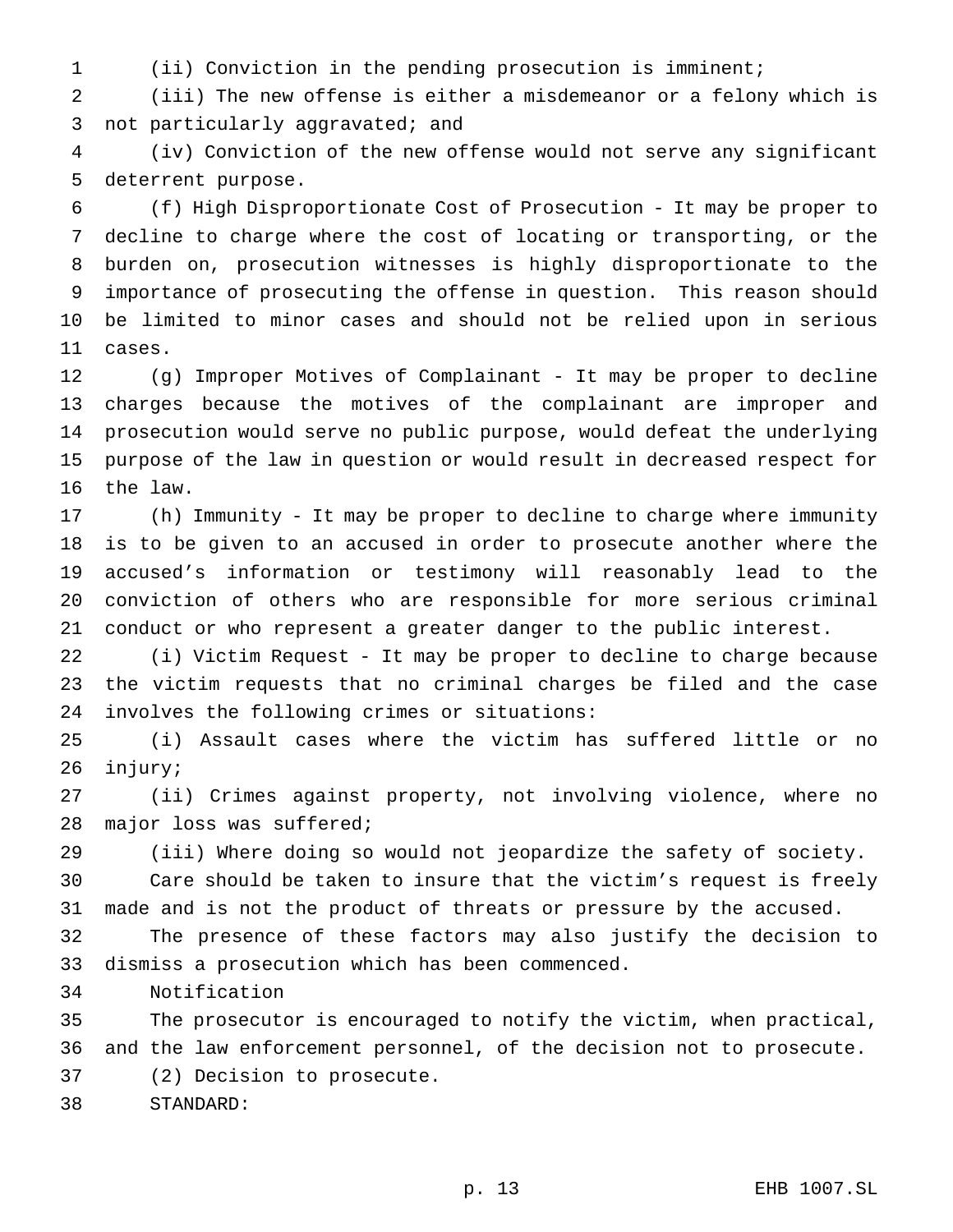Crimes against persons will be filed if sufficient admissible evidence exists, which, when considered with the most plausible, reasonably foreseeable defense that could be raised under the evidence, would justify conviction by a reasonable and objective fact-finder. With regard to offenses prohibited by RCW 9A.44.040, 9A.44.050, 9A.44.073, 9A.44.076, 9A.44.079, 9A.44.083, 9A.44.086, 9A.44.089, and 9A.64.020 the prosecutor should avoid prefiling agreements or diversions intended to place the accused in a program of treatment or counseling, so that treatment, if determined to be beneficial, can be provided pursuant to RCW 9.94A.120(8).

 Crimes against property/other crimes will be filed if the admissible evidence is of such convincing force as to make it probable that a reasonable and objective fact-finder would convict after hearing all the admissible evidence and the most plausible defense that could be raised.

See table below for the crimes within these categories.

CATEGORIZATION OF CRIMES FOR PROSECUTING STANDARDS

CRIMES AGAINST PERSONS

Aggravated Murder

1st Degree Murder

2nd Degree Murder

1st Degree Kidnaping

1st Degree Assault

1st Degree Assault of a Child

1st Degree Rape

1st Degree Robbery

1st Degree Rape of a Child

1st Degree Arson

2nd Degree Kidnaping

2nd Degree Assault

2nd Degree Assault of a Child

2nd Degree Rape

2nd Degree Robbery

1st Degree Burglary

- 1st Degree Manslaughter
- 2nd Degree Manslaughter
- 1st Degree Extortion
- Indecent Liberties

EHB 1007.SL p. 14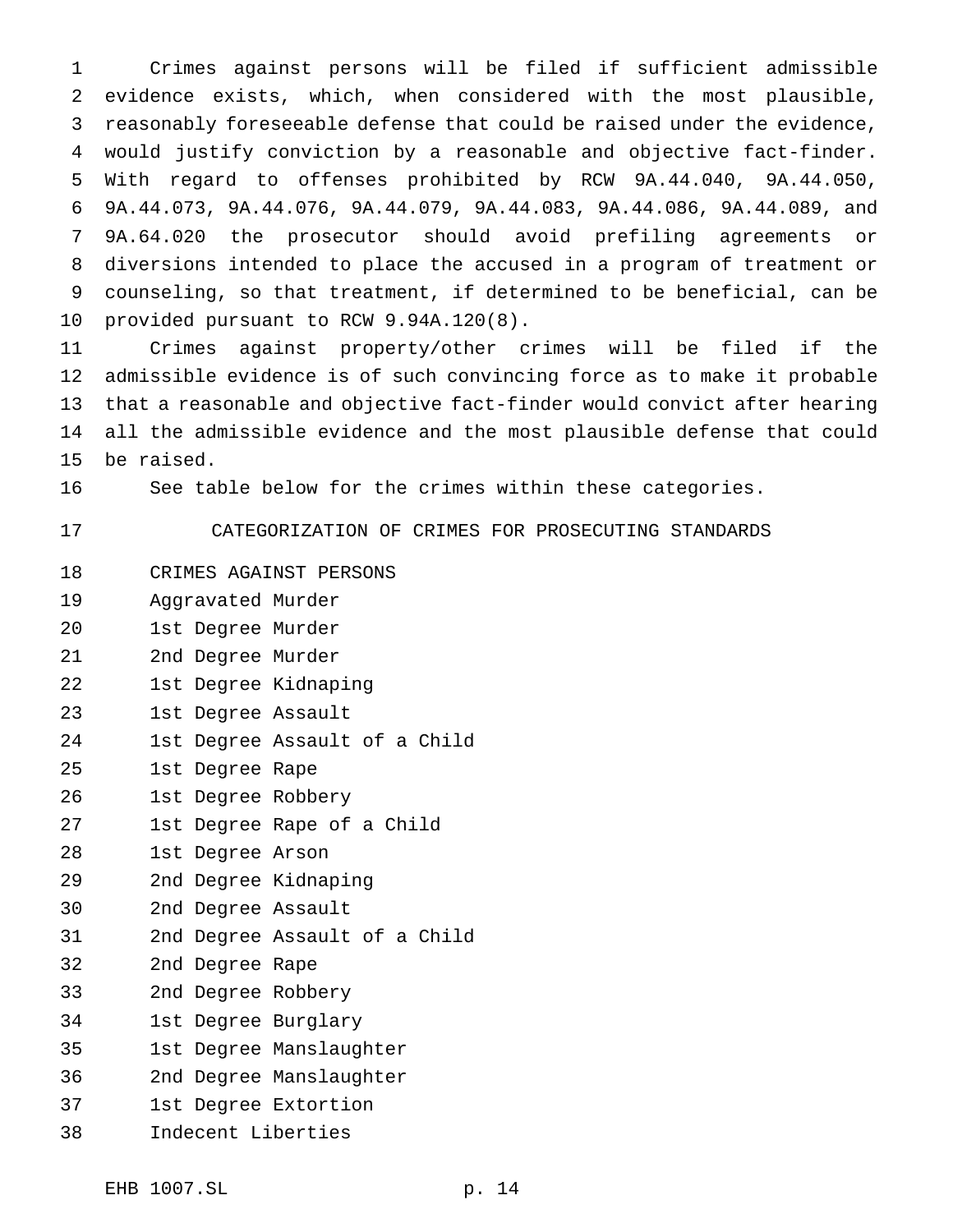| 1       | Incest                                                      |
|---------|-------------------------------------------------------------|
| 2       | 2nd Degree Rape of a Child                                  |
| 3       | Vehicular Homicide                                          |
| 4       | Vehicular Assault                                           |
| 5       | 3rd Degree Rape                                             |
| 6       | 3rd Degree Rape of a Child                                  |
| 7       | 1st Degree Child Molestation                                |
| 8       | 2nd Degree Child Molestation                                |
| 9       | 3rd Degree Child Molestation                                |
| 10      | 2nd Degree Extortion                                        |
| 11      | 1st Degree Promoting Prostitution                           |
| $12 \,$ | Intimidating a Juror                                        |
| 13      | Communication with a Minor                                  |
| 14      | Intimidating a Witness                                      |
| 15      | Intimidating a Public Servant                               |
| 16      | Bomb Threat (if against person)                             |
| 17      | 3rd Degree Assault                                          |
| 18      | 3rd Degree Assault of a Child                               |
| 19      | Unlawful Imprisonment                                       |
| 20      | Promoting a Suicide Attempt                                 |
| 21      | Riot (if against person)                                    |
| 22      | Counterfeiting (if a violation of section 3(4) of this act) |
| 23      | CRIMES AGAINST PROPERTY/OTHER CRIMES                        |
| 24      | 2nd Degree Arson                                            |
| 25      | 1st Degree Escape                                           |
| 26      | 2nd Degree Burglary                                         |
| 27      | 1st Degree Theft                                            |
| 28      | 1st Degree Perjury                                          |
| 29      | 1st Degree Introducing Contraband                           |
| 30      | 1st Degree Possession of Stolen Property                    |
| 31      | Bribery                                                     |
| 32      | Bribing a Witness                                           |
| 33      | Bribe received by a Witness                                 |
| 34      | Bomb Threat (if against property)                           |
| 35      | 1st Degree Malicious Mischief                               |
| 36      | 2nd Degree Theft                                            |
| 37      | 2nd Degree Escape                                           |
| 38      | 2nd Degree Introducing Contraband                           |
| 39      | 2nd Degree Possession of Stolen Property                    |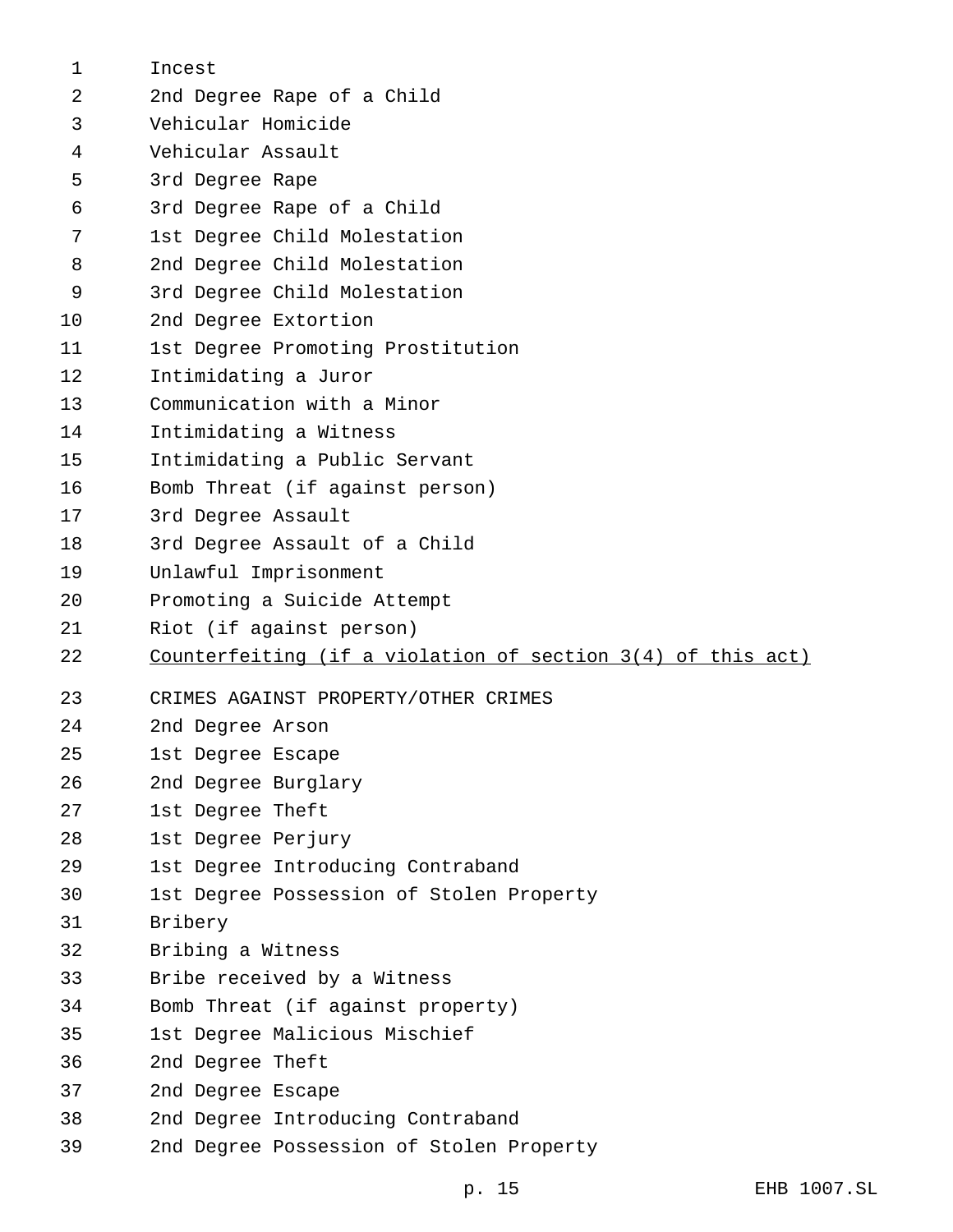2nd Degree Malicious Mischief 1st Degree Reckless Burning Taking a Motor Vehicle without Authorization Forgery 2nd Degree Perjury 2nd Degree Promoting Prostitution Tampering with a Witness Trading in Public Office Trading in Special Influence Receiving/Granting Unlawful Compensation Bigamy Eluding a Pursuing Police Vehicle Willful Failure to Return from Furlough Escape from Community Custody Riot (if against property) Thefts of Livestock ALL OTHER UNCLASSIFIED FELONIES Selection of Charges/Degree of Charge (1) The prosecutor should file charges which adequately describe the nature of defendant's conduct. Other offenses may be charged only if they are necessary to ensure that the charges: (a) Will significantly enhance the strength of the state's case at trial; or (b) Will result in restitution to all victims. (2) The prosecutor should not overcharge to obtain a guilty plea. Overcharging includes: (a) Charging a higher degree; (b) Charging additional counts. This standard is intended to direct prosecutors to charge those crimes which demonstrate the nature and seriousness of a defendant's criminal conduct, but to decline to charge crimes which are not necessary to such an indication. Crimes which do not merge as a matter of law, but which arise from the same course of conduct, do not all have to be charged. GUIDELINES/COMMENTARY: Police Investigation

 A prosecuting attorney is dependent upon law enforcement agencies to conduct the necessary factual investigation which must precede the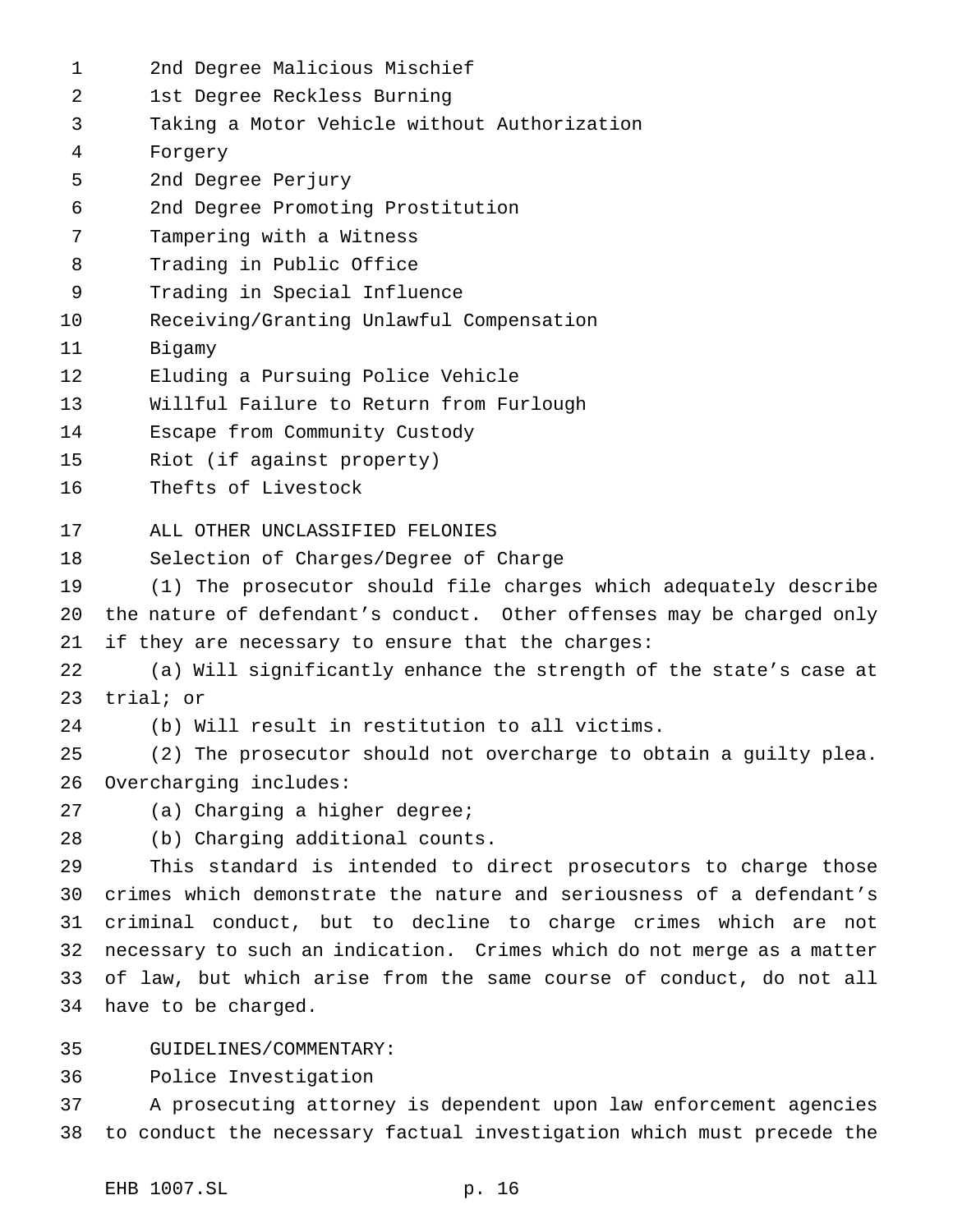decision to prosecute. The prosecuting attorney shall ensure that a thorough factual investigation has been conducted before a decision to prosecute is made. In ordinary circumstances the investigation should include the following:

 (1) The interviewing of all material witnesses, together with the obtaining of written statements whenever possible;

(2) The completion of necessary laboratory tests; and

 (3) The obtaining, in accordance with constitutional requirements, of the suspect's version of the events.

 If the initial investigation is incomplete, a prosecuting attorney should insist upon further investigation before a decision to prosecute is made, and specify what the investigation needs to include.

Exceptions

 In certain situations, a prosecuting attorney may authorize filing of a criminal complaint before the investigation is complete if:

(1) Probable cause exists to believe the suspect is guilty; and

 (2) The suspect presents a danger to the community or is likely to flee if not apprehended; or

 (3) The arrest of the suspect is necessary to complete the investigation of the crime.

 In the event that the exception to the standard is applied, the prosecuting attorney shall obtain a commitment from the law enforcement agency involved to complete the investigation in a timely manner. If the subsequent investigation does not produce sufficient evidence to meet the normal charging standard, the complaint should be dismissed. Investigation Techniques

 The prosecutor should be fully advised of the investigatory techniques that were used in the case investigation including:

(1) Polygraph testing;

(2) Hypnosis;

(3) Electronic surveillance;

(4) Use of informants.

Pre-Filing Discussions with Defendant

 Discussions with the defendant or his/her representative regarding the selection or disposition of charges may occur prior to the filing of charges, and potential agreements can be reached.

Pre-Filing Discussions with Victim(s)

 Discussions with the victim(s) or victims' representatives regarding the selection or disposition of charges may occur before the